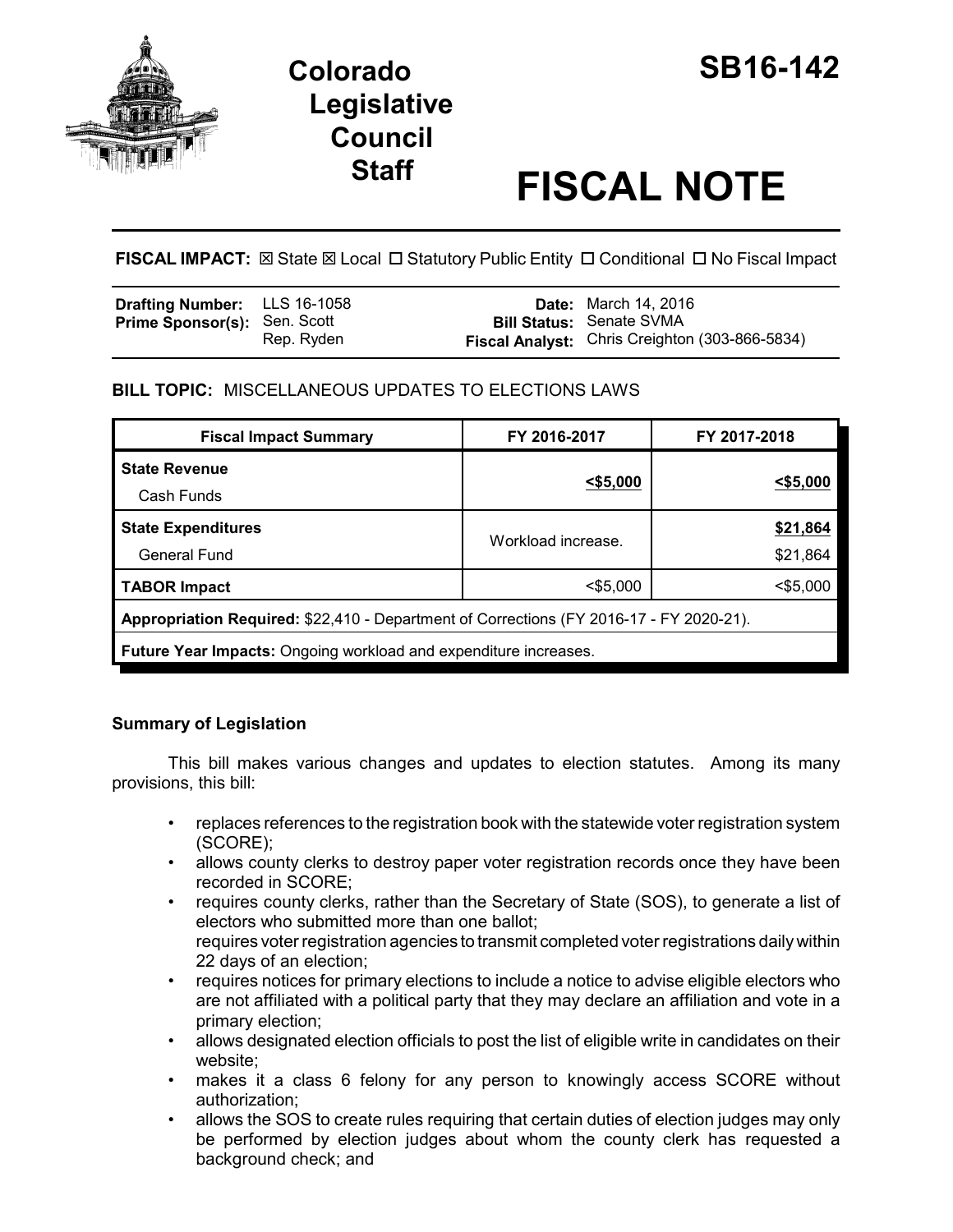• changes the period for which a write-in candidate affidavit should be received by and the when a municipal election may be cancelled from 20 to 64 days.

### **Comparable Crime**

Pursuant to Section 2-2-322 (2.5), C.R.S., Legislative Council Staff is required to include certain information in the fiscal note for any bill that creates a new crime, changes the classification of an existing crime, or changes an element of the existing crime that creates a new factual basis for the offense. This bill makes it a class 6 felony to knowingly access SCORE without authorization. For the purposes of this analysis, comparable crime data was analyzed for the theft of medical records which is also a class 6 felony. In the past five years there have been 22 convictions where someone was charged with a class 6 felony for theft of medical records. Of these 22 convictions, 13 were male (11 White, 1 African American, 1 Hispanic) and 9 were female (7 White, 1 Hispanic, 1 Native American). It is assumed that there will be less than five convictions of knowingly accessing SCORE without authorization per year. It is further assumed that most of these convictions will not result in incarceration, but one case every five years will.

#### **State Revenue**

Beginning in FY 2016-17, this bill is anticipated to increase state cash fund revenue by less than \$5,000 per year, credited to the Fines Collection Cash Fund in the Judicial Department. The fine penalty for a class 6 felony is between \$1,000 and \$100,000. Because the courts have the discretion of incarceration, imposing a fine, or both, the precise impact to state revenue cannot be determined. To the extent that a defendant is sentenced to probation, an additional \$50 per month will be collected.

#### **TABOR Impact**

This bill increases state cash fund revenue from fines, which will increase the amount of money required to be refunded under TABOR. TABOR refunds are paid out of the General Fund.

#### **State Expenditures**

Beginning in FY2016-17, this bill increases state agency workload and costs as described below. This bill also requires an appropriation to the Department of Corrections (DOC), as listed in Table 1.

*Secretary of State.* This bill increases workload and costs in the SOS to update election processes and procedures. Many of the election law changes in this bill reflect current practice, therefore this workload increase is minimal. Additional printing costs could also be incurred if any election documentation needs to be reprinted to reflect the changes made by this bill. This increase in workload and costs can be accomplished within existing appropriations.

**Department of Revenue.** The Drivers License Division in the Department of Revenue will be required to make minor changes to update their current processes and procedures related to voter registration. These changes are minimal and can be accomplished within existing appropriations.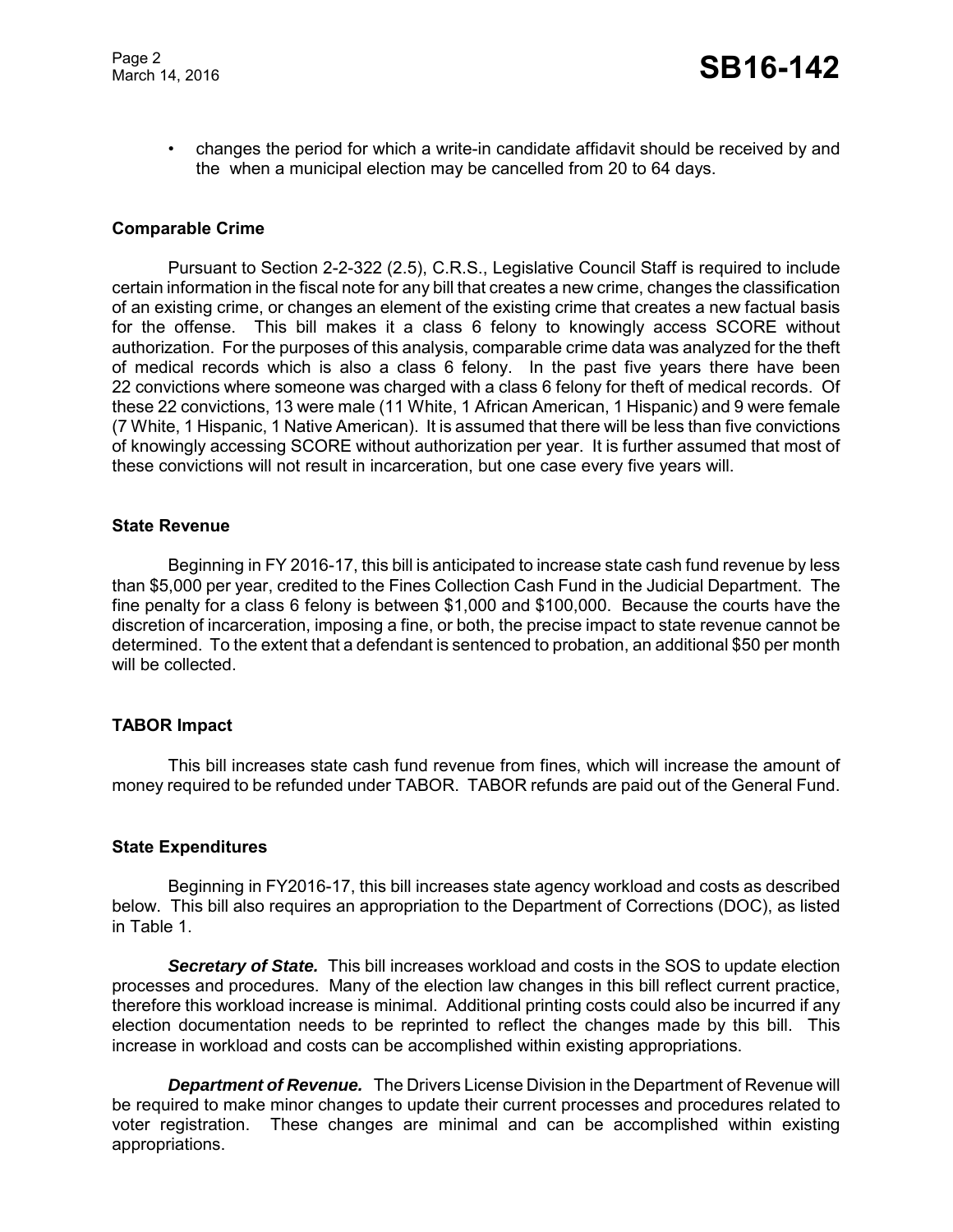*Judicial Department.* The creation of a new felony 6 offense for knowingly accessing SCORE without authorization increases trial court workload in the Judicial Department by a minimal amount. This analysis assumes less than five cases per year.

The bill may also increase workload or costs for the Office of the State Public Defender and Office of Alternate Defense Counsel, to provide representation for any persons deemed to be indigent. The fiscal note assumes any such increases will be minimal and will not require an increase in appropriations.

# **Five-Year Fiscal Impact on Correctional Facilities**

This bill is anticipated to increase state General Fund expenditures by an estimated \$22,410 for the DOC between FY 20016-17 and FY 2020-21. It is assumed that one conviction every five years will result in incarceration with an average length of stay of 12.3 months.

Current law prohibits the General Assembly from passing any bill to increase periods of imprisonment in state correctional facilities without appropriating an amount sufficient to cover the increased capital construction and operating costs of the bill in each of the first five fiscal years. However, current law also allows the DOC to place offenders classified as medium custody and below in private contract prisons, for which no state capital construction costs are incurred.

Offenders sentenced under this bill to DOC may be placed in either a state-run or a private contract prison, depending on several factors. Any offenders that *must* be housed in a state-run prison will likely require a shift of other inmates in that facility to private contract prisons. Therefore, this fiscal note assumes that the impact of this bill will be accommodated through the use of private contract prisons, and that no new capital construction funds are necessary.

Offenders placed in a private contract prison cost the state about \$59.90 per offender per day, including the current daily rate of \$56.02 and an estimated \$3.88 per offender per day for medical care provided by the DOC. No impact is expected in the first year because of the estimated time for criminal filing, trial, disposition, and sentencing. Table 1 shows the estimated cost of the bill over the next five fiscal years.

| Table 1. Five-Year Fiscal Impact On Correctional Facilities |                                    |                          |                   |  |
|-------------------------------------------------------------|------------------------------------|--------------------------|-------------------|--|
| <b>Fiscal Year</b>                                          | <b>Inmate</b><br><b>Bed Impact</b> | <b>Operating</b><br>Cost | <b>Total Cost</b> |  |
| FY 2016-17                                                  | 0.0                                | \$0                      | \$0               |  |
| FY 2017-18                                                  | 1.0                                | \$21,864                 | \$21,864          |  |
| FY 2018-19                                                  | 0.0                                | \$546                    | \$546             |  |
| FY 2019-20                                                  | 0.0                                | \$0                      | \$0               |  |
| FY 2020-21                                                  | 0.0                                | \$0                      | \$0               |  |
| Total                                                       |                                    | \$22,410                 | \$22,410          |  |